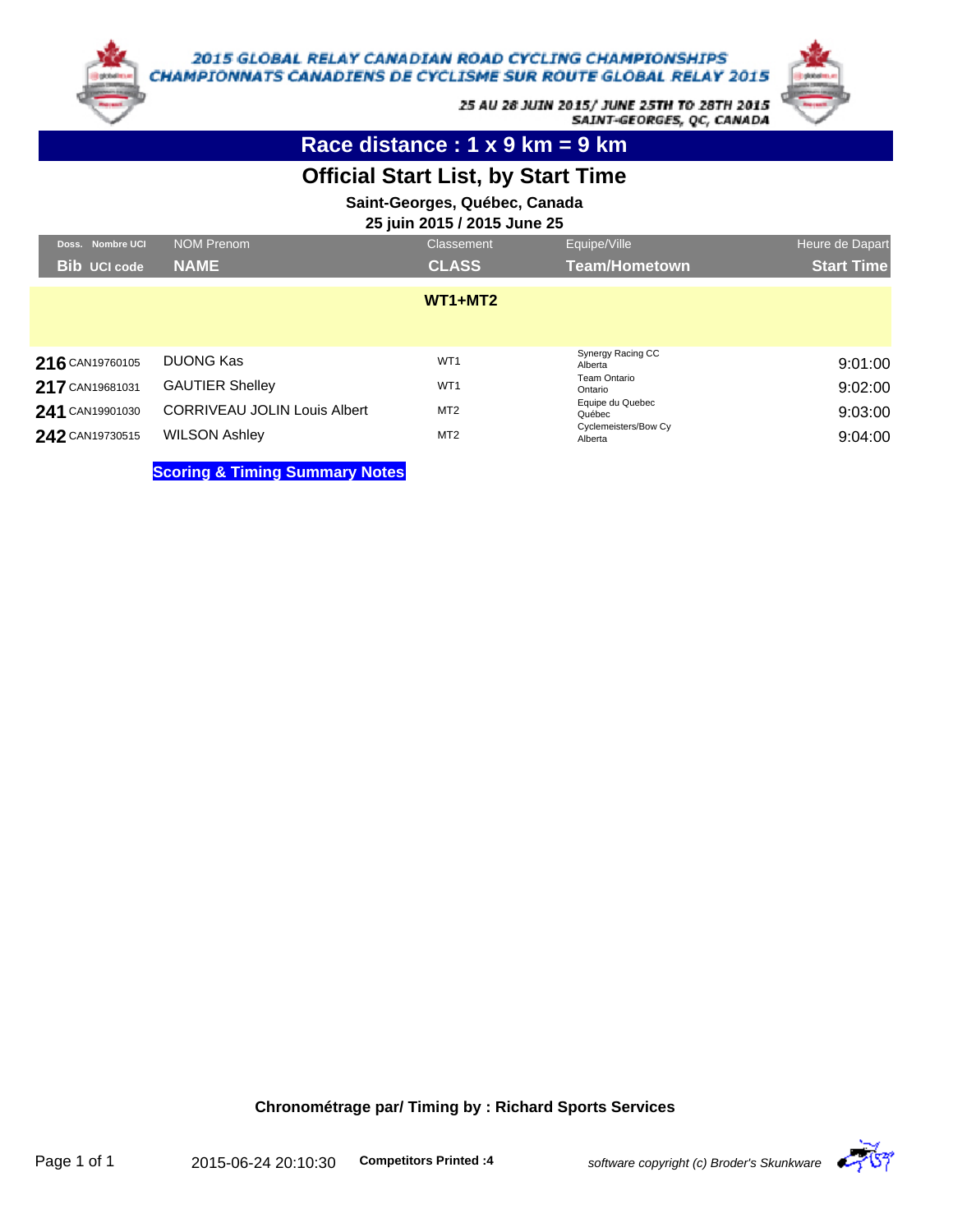

25 AU 28 JUIN 2015/ JUNE 25TH TO 28TH 2015 SAINT-GEORGES, QC, CANADA

**Race distance : 1 x 15km = 15 km**

## **Official Start List, by Start Time**

**Saint-Georges, Québec, Canada**

#### **25 juin 2015 / 2015 June 25**

| Doss. Nombre UCI  | NOM Prenom | Classement   | Equipe/Ville  | Heure de Dapart   |
|-------------------|------------|--------------|---------------|-------------------|
| Bib UCI code NAME |            | <b>CLASS</b> | Team/Hometown | <b>Start Time</b> |

#### **MH1+MH4+MH3+MH2+WH3+MC3+MC1+WC5+WC4+WC2**

| 226 CAN19800524 | <b>MILLS Kevin</b>         | MH <sub>1</sub> | Handcycling Club of<br>Ontario      | 10:00:00 |
|-----------------|----------------------------|-----------------|-------------------------------------|----------|
| 237 CAN19870515 | <b>SHAW Kyle</b>           | MH <sub>4</sub> | Team Saskatchewan<br>Saskatchewan   | 10:01:00 |
| 239 CAN19770723 | <b>LEDO Mark</b>           | MH <sub>4</sub> | Real Deal/Gears p/b<br>Ontario      | 10:02:00 |
| 234 CAN19880619 | <b>LUE Anthony</b>         | MH <sub>3</sub> | <b>Team Ontario</b><br>Ontario      | 10:03:00 |
| 235 CAN19860723 | <b>DESJARDINS Joey</b>     | MH <sub>3</sub> | <b>Team Ontario</b><br>Ontario      | 10:04:00 |
| 229 CAN19660923 | <b>GINGRAS Luke</b>        | MH <sub>3</sub> | Equipe du Quebec<br>Québec          | 10:05:00 |
| 233 CAN19850404 | <b>ZAPLOTINSKY Derek</b>   | MH <sub>3</sub> | Velocity CC<br>Alberta              | 10:06:00 |
| 236 CAN19901015 | <b>HYNDMAN Alex</b>        | MH <sub>3</sub> | <b>Team Ontario</b>                 | 10:07:00 |
| 231 CAN19621017 | <b>MORNEAU Rico</b>        | MH <sub>3</sub> | Ontario<br>Equipe du Quebec         | 10:08:00 |
|                 |                            | MH <sub>3</sub> | Québec<br>Equipe du Quebec          |          |
| 230 CAN19760229 | <b>BEGGS Mark</b>          |                 | Québec<br>Equipe du Quebec          | 10:09:00 |
| 232 CAN19820411 | <b>MOREAU Charles</b>      | MH <sub>3</sub> | Québec                              | 10:10:00 |
| 227 CAN19650901 | <b>LABBE Robert</b>        | MH <sub>2</sub> | Equipe du Quebec<br>Québec          | 10:11:00 |
| 215 CAN19740601 | <b>CHARRON Annik</b>       | WH <sub>3</sub> | paracyclisme adapta<br>Québec       | 10:12:00 |
| 214 CAN19930711 | <b>ADAM Myriam</b>         | WH <sub>3</sub> | Equipe du Quebec<br>Québec          | 10:13:00 |
| 218 CAN19750522 | <b>CHERNOVE Tristen</b>    | MC <sub>3</sub> | Independent<br>Colombie-Britannique | 10:23:00 |
|                 | <b>SAMETZ Michael</b>      | MC <sub>3</sub> | <b>Team Alberta</b>                 |          |
| 221 CAN19960521 |                            |                 | Alberta<br><b>Team Alberta</b>      | 10:24:00 |
| 219 CAN19910513 | MILLEY Jay                 | MC <sub>1</sub> | Alberta                             | 10:25:00 |
| 243 CAN19750131 | <b>TRASHER Alan</b>        | MC <sub>1</sub> | Indépendant<br>Ontario              | 10:26:00 |
| 213 CAN19610824 | <b>CLERMONT Nicole</b>     | WC <sub>5</sub> | Equipe du Quebec<br>Québec          | 10:27:00 |
| 212 CAN19831002 | <b>MOLNAR Marie Claude</b> | WC4             | Equipe du Quebec<br>Québec          | 10:28:00 |
| 211 CAN19850305 | <b>SALT Michelle</b>       | WC <sub>2</sub> | <b>Team Alberta</b><br>Alberta      | 10:29:00 |
|                 |                            |                 |                                     |          |

**Scoring & Timing Summary Notes**

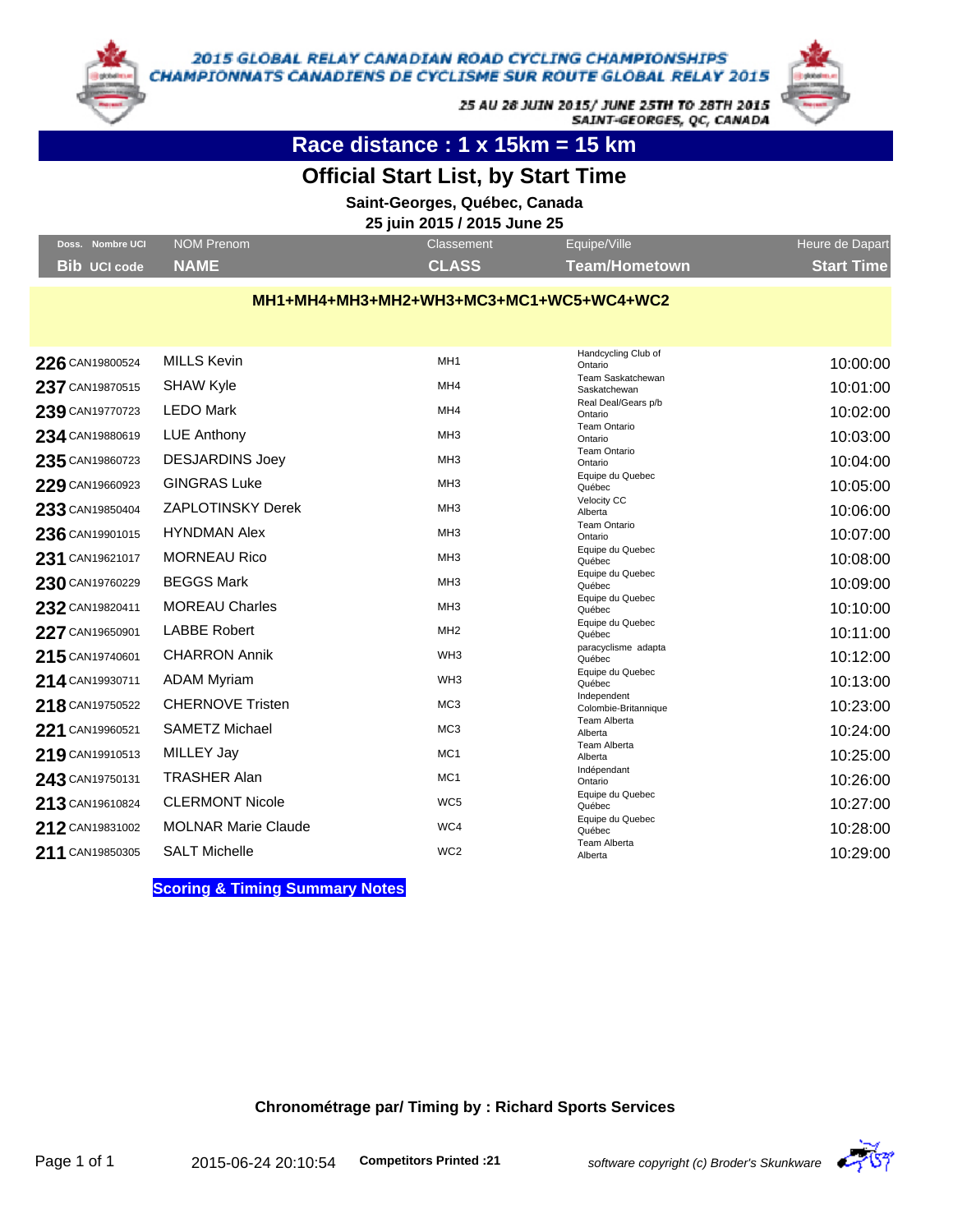

25 AU 28 JUIN 2015/ JUNE 25TH TO 28TH 2015 SAINT-GEORGES, QC, CANADA

**Race distance : 2 x 15km = 30 km**

## **Official Start List, by Start Time**

**Saint-Georges, Québec, Canada**

### **25 juin 2015 / 2015 June 25**

| Doss. Nombre UCI    | <b>NOM Prenom</b>              | Classement      | Equipe/Ville                                     | Heure de Dapart   |
|---------------------|--------------------------------|-----------------|--------------------------------------------------|-------------------|
| <b>Bib UCI code</b> | <b>NAME</b>                    | <b>CLASS</b>    | <b>Team/Hometown</b>                             | <b>Start Time</b> |
|                     |                                | MB+WB+MC5+MC4   |                                                  |                   |
| 204 CAN19670616     | <b>FROST Kevin</b>             | <b>MB</b>       | <b>Tean Ontario</b><br>Ontario                   | 11:00:00          |
| 203 CAN19871118     | <b>CROTEAU DAIGLE Matthieu</b> | MB              | Equipe du Quebec<br>Québec                       | 11:01:00          |
| 202 CAN19881122     | <b>CARRIER Alexandre</b>       | <b>MB</b>       | Equipe du Quebec<br>Québec                       | 11:02:00          |
| 201 CAN19711209     | <b>CHALIFOUR Daniel</b>        | MB              | Equipe du Quebec<br>Québec                       | 11:03:00          |
| 208 CAN19900919     | SHIBLEY Carla                  | <b>WB</b>       | <b>Bicisport Calgary Bi</b><br>Alberta           | 11:04:00          |
| 206 CAN19741026     | <b>BOUCHARD Annie</b>          | <b>WB</b>       | Equipe du Quebec<br>Québec                       | 11:05:00          |
| 205 CAN19860411     | <b>BOISVERT Melissa</b>        | <b>WB</b>       | Equipe du Quebec<br>Québec                       | 11:06:00          |
| 207 CAN19741117     | <b>RYAN Shawna</b>             | <b>WB</b>       | Team Saskatchewan<br>Saskatchewan                | 11:07:00          |
| 209 CAN19750906     | <b>WELDON Robbi</b>            | <b>WB</b>       | Fort Langley Cyclery<br>Ontario                  | 11:08:00          |
| 224 CAN19680620     | <b>AVSAR Atilla</b>            | MC <sub>5</sub> | Independent<br>Colombie-Britannique              | 11:09:00          |
| 225 CAN19681204     | <b>MURPHY Jeff</b>             | MC <sub>5</sub> | Team PBR<br>Ontario                              | 11:10:00          |
| 222 CAN19751222     | <b>HÉROUX Sébastien</b>        | MC4             | La Cordée<br>Québec                              | 11:11:00          |
| 223 CAN19681101     | LEA Jordan                     | MC4             | <b>Ossenbrink Racing</b><br>Colombie-Britannique | 11:12:00          |

**Scoring & Timing Summary Notes**

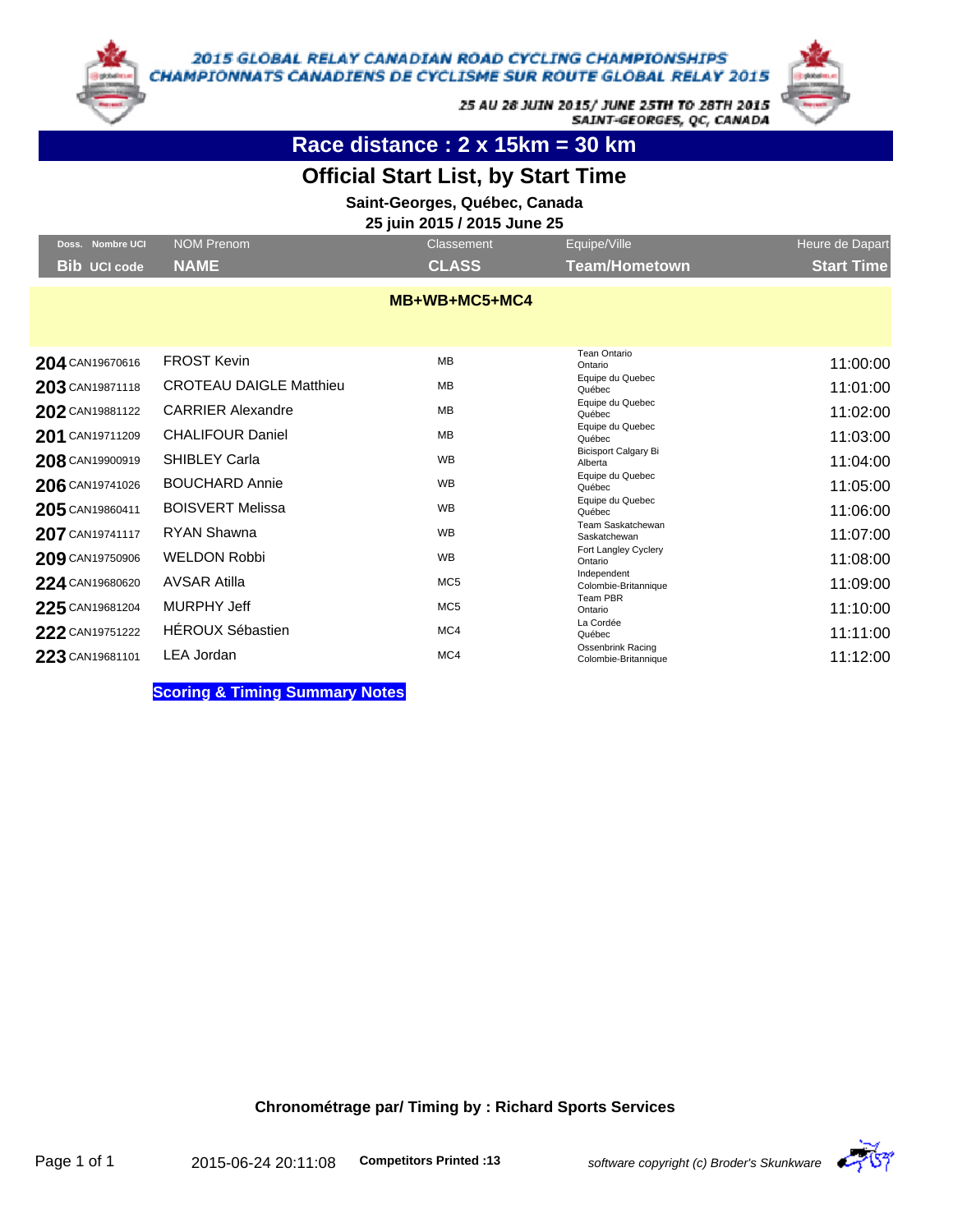

25 AU 28 JUIN 2015/ JUNE 25TH TO 28TH 2015 SAINT-GEORGES, QC, CANADA



**Women Race distance : 2 x 15 km = 30 km**

### **Official Start List, by Start Time**

**Saint-Georges, Québec, Canada**

**25 juin 2015 / 2015 June 25**

| Doss. Nombre UCI    | NOM Prenom                   | Classement   | Equipe/Ville                                 | Heure de Dapart   |
|---------------------|------------------------------|--------------|----------------------------------------------|-------------------|
| <b>Bib UCI code</b> | <b>NAME</b>                  | <b>CLASS</b> | <b>Team/Hometown</b>                         | <b>Start Time</b> |
|                     |                              | U23W+Elite W |                                              |                   |
|                     |                              |              |                                              |                   |
|                     |                              |              |                                              |                   |
| 14 CAN19861013      | MAUSSER Amy                  | Elite W      | Giant Toronto / Liv<br>Ontario               | 12:30:00          |
| 105 CAN19960507     | POIDEVIN <sup>*</sup> Sara   | <b>U23W</b>  | bicisport Calgary Bi<br>Alberta              | 12:31:00          |
| 38 CAN19890719      | <b>HAMILTON Suzanne</b>      | Elite W      | Trek Red-Truck p/b M<br>Colombie-Britannique | 12:32:00          |
| 16 CAN19790701      | PICIGA Natascha              | Elite W      | Giant Toronto / Liv<br>Ontario               | 12:33:00          |
| 121 CAN19941116     | GILLARD * Allyson            | <b>U23W</b>  | Promutuel/VMBL/Alco<br>Québec                | 12:34:00          |
| 18 CAN19810416      | <b>NOBLE Brook</b>           | Elite W      | Holiday Inn Express<br>Ontario               | 12:35:00          |
| 13 CAN19911114      | <b>BROUWER Miriam</b>        | Elite W      | Giant Toronto / Liv<br>Ontario               | 12:36:00          |
| 12 CAN19871217      | <b>MOUG Diane</b>            | Elite W      | Folsom Bike/Trek<br>Alberta                  | 12:37:00          |
| 39 CAN19901121      | <b>RAMSDEN Denise</b>        | Elite W      | Trek Red-Truck p/b M<br>Colombie-Britannique | 12:38:00          |
| 112 CAN19960409     | THEROUX IZQUIERDO * Dafné    | <b>U23W</b>  | SAS-MAZDA-MACOGEP-SP<br>Québec               | 12:39:00          |
| 103 CAN19960516     | <b>OUELLETTE * Catherine</b> | <b>U23W</b>  | Equipe du Quebec<br>Québec                   | 12:40:00          |
| 21 CAN19861129      | <b>BROWN Suzie</b>           | Elite W      | Holiday Inn Express<br>Ontario               | 12:41:00          |
| 11 CAN19821202      | <b>WRIGHT Calah</b>          | Elite W      | euro-sports<br>Ontario                       | 12:42:00          |
| 37 CAN19810723      | <b>GULOIEN Leah</b>          | Elite W      | Trek Red-Truck p/b M<br>Colombie-Britannique | 12:43:00          |
| 102 CAN19941117     | DANCO * Dominique            | <b>U23W</b>  | Equipe du Quebec<br>Québec                   | 12:44:00          |
| 116 CAN19950402     | <b>BONHOMME</b> * Ariane     | <b>U23W</b>  | The Cyclery-Opus<br>Québec                   | 12:45:00          |
| 40 CAN19881214      | <b>JACKSON Alison</b>        | Elite W      | TWENTY16 p/b Sho-Air<br>Alberta              | 12:46:00          |
| 31 CAN19921219      | PROVOST Adriane              | Elite W      | SAS-MAZDA-MACOGEP-SP<br>Québec               | 12:47:00          |
| 17 CAN19870722      | <b>CLIFT Justine</b>         | Elite W      | Glotman Simpson Cycl<br>Colombie-Britannique | 12:48:00          |
| 36 CAN19870830      | <b>CONEY Sarah</b>           | Elite W      | Trek Red-Truck p/b M<br>Colombie-Britannique | 12:49:00          |
| 3 CAN19870406       | <b>ALBRECHT Lex</b>          | Elite W      | Optum p/b Kelly Bene<br>Québec               | 12:50:00          |
| 117 CAN19930406     | FLYNN * Emily                | <b>U23W</b>  | The Cyclery-Opus<br>Ontario                  | 12:51:00          |
| 28 CAN19830121      | <b>DESSUREAULT Catherine</b> | Elite W      | SAS-MAZDA-MACOGEP-SP<br>Québec               | 12:52:00          |
| 19 CAN19900504      | <b>KRAHN Genevieve</b>       | Elite W      | Holiday Inn Express<br>Manitoba              | 12:53:00          |
| 23 CAN19921027      | RASMUSSEN Sarah              | Elite W      | <b>Team Ontario</b><br>Ontario               | 12:54:00          |
| 35 CAN19881206      | <b>BERGEN Sara</b>           | Elite W      | Trek Red-Truck p/b M<br>Colombie-Britannique | 12:55:00          |
| 10 CAN19871120      | NUMAINVILLE Joelle           | Elite W      | Equipe du Quebec<br>Québec                   | 12:56:00          |
| 41 CAN19880418      | CANUEL Karol-Ann             | Elite W      | Velocio-SRAM<br>Québec                       | 12:57:00          |
| 30 CAN19750425      | LOUTFI Zeina                 | Elite W      | SAS-MAZDA-MACOGEP-SP<br>Québec               | 12:58:00          |
| 110 CAN19930929     | EWART * Annie                | <b>U23W</b>  | Optum p/b Kelly Bene<br>Colombie-Britannique | 12:59:00          |

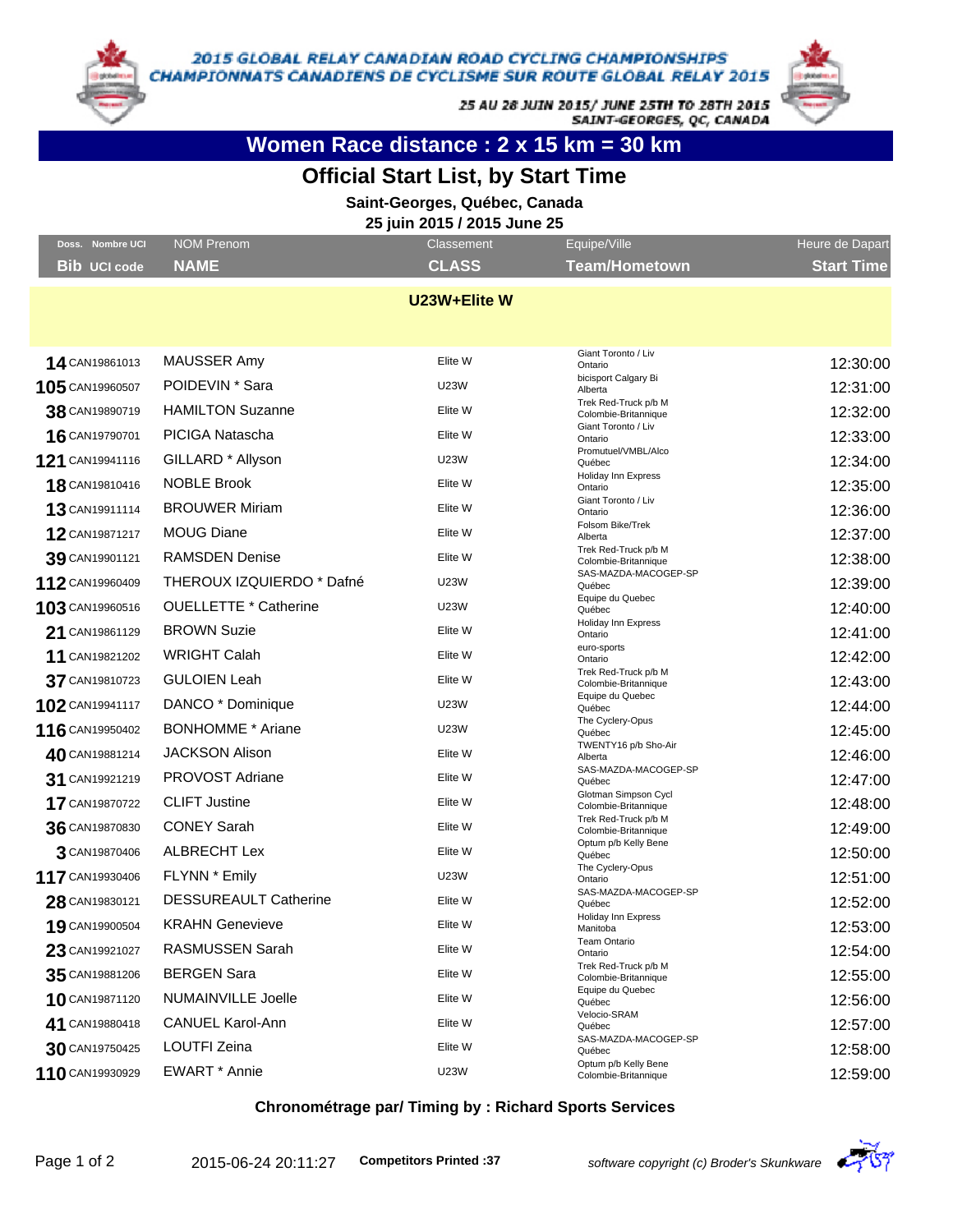# **Women Race distance : 2 x 15 km = 30 km**

### **Official Start List, by Start Time**

## **Saint-Georges, Québec, Canada**

| 25 juin 2015 / 2015 June 25 |                                           |              |                                              |                   |  |
|-----------------------------|-------------------------------------------|--------------|----------------------------------------------|-------------------|--|
| Doss. Nombre UCI            | NOM Prenom                                | Classement   | Equipe/Ville                                 | Heure de Dapart   |  |
| <b>Bib UCI code</b>         | <b>NAME</b>                               | <b>CLASS</b> | <b>Team/Hometown</b>                         | <b>Start Time</b> |  |
|                             |                                           | U23W+Elite W |                                              |                   |  |
| 119 CAN16011995             | GIBSON * Kinley                           | <b>U23W</b>  | Trek Red-Truck p/b M<br>Alberta              | 13:00:00          |  |
| 101 CAN19930426             | PILOTE FORTIN * Gabrielle                 | <b>U23W</b>  | Equipe du Quebec<br>Québec                   | 13:01:00          |  |
| 33 CAN19880404              | <b>WATTERS Ellen</b>                      | Elite W      | The Cyclery-Opus<br>Nouveau-Brunswick        | 13:02:00          |  |
| 2 CAN19920708               | <b>GLAESSER Jasmin</b>                    | Elite W      | Optum p/b Kelly Bene<br>Colombie-Britannique | 13:03:00          |  |
| 32 CAN19910626              | FOREMAN-MACKEY Annie                      | Elite W      | The Cyclery-Opus<br>Ontario                  | 13:04:00          |  |
| 115 CAN19930927             | <b>BRIEN</b> * Alizée                     | <b>U23W</b>  | Team TIBCO-SVB<br>Québec                     | 13:05:00          |  |
| CAN19900630                 | <b>KIRCHMANN Leah</b>                     | Elite W      | Optum p/b Kelly Bene<br>Manitoba             | 13:06:00          |  |
|                             | <b>Scoring &amp; Timing Summary Notes</b> |              |                                              |                   |  |

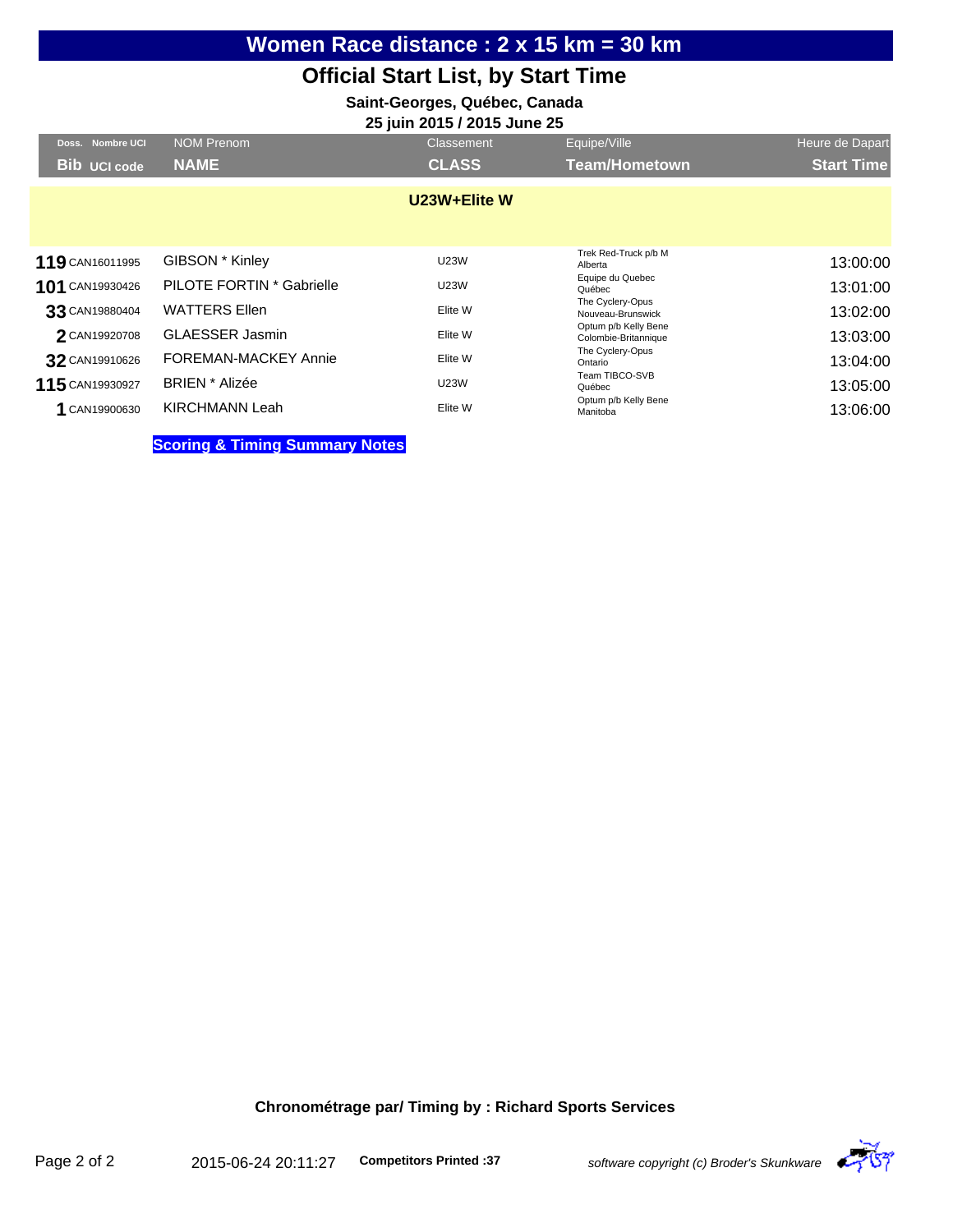

25 AU 28 JUIN 2015/ JUNE 25TH TO 28TH 2015 SAINT-GEORGES, QC, CANADA

# **Men Race distance : 2 x 21 km = 42 km**

### **Official Start List, by Start Time**

**Saint-Georges, Québec, Canada**

**25 juin 2015 / 2015 June 25**

| Doss. Nombre UCI    | <b>NOM Prenom</b>           | <b>Classement</b> | Equipe/Ville                                  | Heure de Dapart   |
|---------------------|-----------------------------|-------------------|-----------------------------------------------|-------------------|
| <b>Bib UCI code</b> | <b>NAME</b>                 | <b>CLASS</b>      | <b>Team/Hometown</b>                          | <b>Start Time</b> |
|                     |                             | U23M+Elite M      |                                               |                   |
|                     |                             |                   |                                               |                   |
| 8 CAN19880418       | <b>BOORSMA Kyle</b>         | Elite M           | Crimps Cycling Club<br>Ontario                | 14:00:00          |
| 14 CAN19850902      | <b>VARABEI Anton</b>        | Elite M           | Garneau-Quebecor                              | 14:01:00          |
| 20 CAN19870120      | <b>LACHANCE Jean-Michel</b> | Elite M           | Ontario<br>La Vie Sportive - Ap               |                   |
|                     |                             |                   | Québec<br>Real Deal/Gears p/b                 | 14:02:00          |
| 37 CAN19820804      | <b>BENHABIB Larbi</b>       | Elite M           | Ontario<br>Team H&R Block                     | 14:03:00          |
| 54 CAN19910905      | PICCOLI James               | Elite M           | Québec<br>Transports Lacombe/D                | 14:04:00          |
| 62 CAN19911012      | <b>CARTIER Alexis</b>       | Elite M           | Québec                                        | 14:05:00          |
| 106 CAN19960212     | DUBUC * Étienne             | <b>U23M</b>       | Acquisio-ACQ<br>Québec                        | 14:06:00          |
| 38 CAN19880821      | <b>BURTON Timothy</b>       | Elite M           | Real Deal/Gears p/b<br>Ontario                | 14:07:00          |
| 114 CAN19950412     | <b>BRISEVOIS * Olivier</b>  | <b>U23M</b>       | Garneau-Quebecor<br>Québec                    | 14:08:00          |
| 129 CAN19951226     | WALDECK * Tommy             | <b>U23M</b>       | <b>OCTTO Cycling Team</b><br>Ontario          | 14:09:00          |
| 131 CAN19960626     | <b>BRETON</b> * Antoine     | <b>U23M</b>       | Promutuel-VMBL-Alco<br>Québec                 | 14:10:00          |
| 12 CAN19800730      | RACINE Jean-Francois        | Elite M           | Garneau Quebec<br>Québec                      | 14:11:00          |
| 147 CAN19960225     | <b>STOTHARD * Trevor</b>    | <b>U23M</b>       | Trek Red-Truck p/b M<br>Colombie-Britannique  | 14:12:00          |
| 60 CAN19830202      | <b>BAYER Evan</b>           | Elite M           | The Lead Out Project<br>Alberta               | 14:13:00          |
| 19 CAN19910302      | <b>MASSICOTTE Kevin</b>     | Elite M           | Jet Fuel Coffee<br>Ontario                    | 14:14:00          |
| 28 CAN19890525      | <b>BOIVIN Guillaume</b>     | Elite M           | Optum p/b Kelly Bene<br>Québec                | 14:15:00          |
| 57 CAN19821114      | <b>BELL Zachary</b>         | Elite M           | <b>Team SmartStop</b><br>Colombie-Britannique | 14:16:00          |
| 15 CAN19920201      | <b>ROWLEY Christopher</b>   | Elite M           | CoachChris.ca/Ted Ve<br>Ontario               | 14:17:00          |
| 149 CAN19951027     | <b>DUCHARME * Nicolas</b>   | <b>U23M</b>       | VÉLOSÉLECT Racing Te                          | 14:18:00          |
| 115 CAN19951110     | FONG ROY * Navarro          | <b>U23M</b>       | Québec<br>Garneau Québec                      | 14:19:00          |
|                     |                             | Elite M           | Québec<br>Promutuel/VMBL/Alco                 |                   |
| 35 CAN19951230      | <b>NOEL Marc-Antoine</b>    |                   | Québec<br>Team Saskatchewan                   | 14:20:00          |
| 142 CAN19960808     | KROPF * Joshua              | <b>U23M</b>       | Sakskatchewan<br>Equipe du Quebec             | 14:21:00          |
| 112 CAN19930804     | GIRARD * Jean Francois      | <b>U23M</b>       | Québec<br>Accent Inns/Russ Hay                | 14:22:00          |
| 2 CAN19911003       | <b>CUNNINGHAM Dylan</b>     | Elite M           | Colombie-Britannique<br>Jet Fuel Coffee       | 14:23:00          |
| 119 CAN19930530     | VAN LAUWE * Luke            | <b>U23M</b>       | Ontario                                       | 14:24:00          |
| 43 CAN19850131      | <b>HARGROVE Robert</b>      | Elite M           | Sante Universelle //<br>Québec                | 14:25:00          |
| 36 CAN19700824      | <b>FRAKE David</b>          | Elite M           | Real Deal/Gears p/b<br>Ontario                | 14:26:00          |
| 134 CAN19961122     | WALSH * Edward              | U23M              | Racer Sportif/Oakley<br>Nouvelle-Ecosse       | 14:27:00          |
| 101 CAN19940307     | PERRY * Benjamin            | <b>U23M</b>       | Silber Pro Cycling<br>Ontario                 | 14:28:00          |
| 139 CAN19950221     | DISERA * Peter              | U23M              | H&R Block Pro Cyclin<br>Ontario               | 14:29:00          |